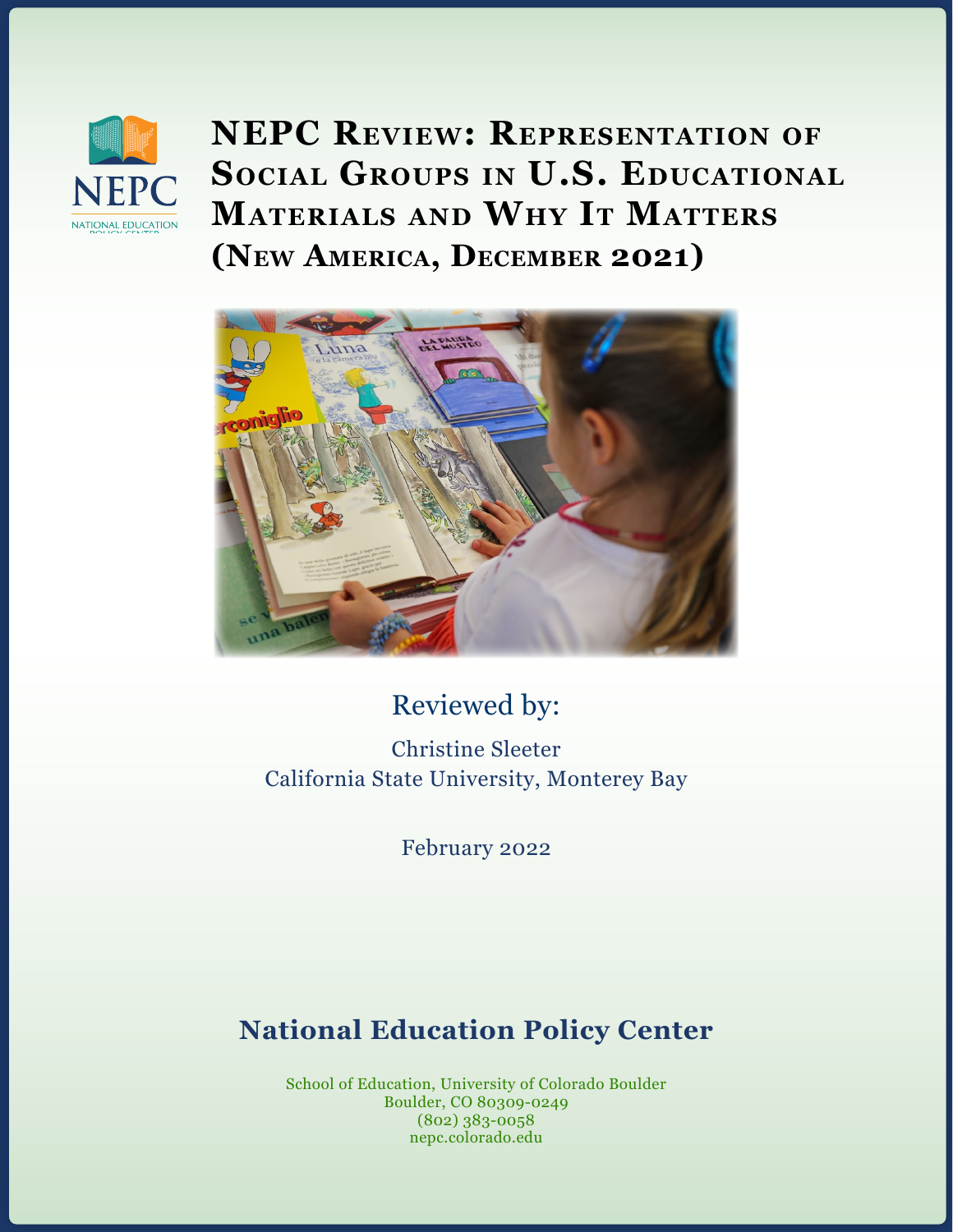#### **Acknowledgements**

#### **NEPC Staff**

Faith Boninger Publications Manager

Elaine Duggan Production Design

Alex Molnar Publications Director

Kevin Welner NEPC Director

**Suggested Citation:** Sleeter, C. (2022). *NEPC review: Representation of social groups in U.S. educational materials and why it matters.* Boulder, CO: National Education Policy Center. Retrieved [date] from <http://nepc.colorado.edu/thinktank/curriculum>

**Funding**: This review was made possible in part by funding from the [Great Lakes Center for Educational Research and Practice](http://www.greatlakescenter.org).





This work is licensed under a [Creative Commons Attribution-NonCommercial-](https://creativecommons.org/licenses/by-nc-nd/4.0/)BY NODER NODER NODER NODER NO International License.

This publication is provided free of cost to NEPC's readers, who may make non-commercial use of it as long as NEPC and its author(s) are credited as the source. For inquiries about commercial use, please contact NEPC at [nepc@colorado.edu](mailto:nepc%40colorado.edu?subject=).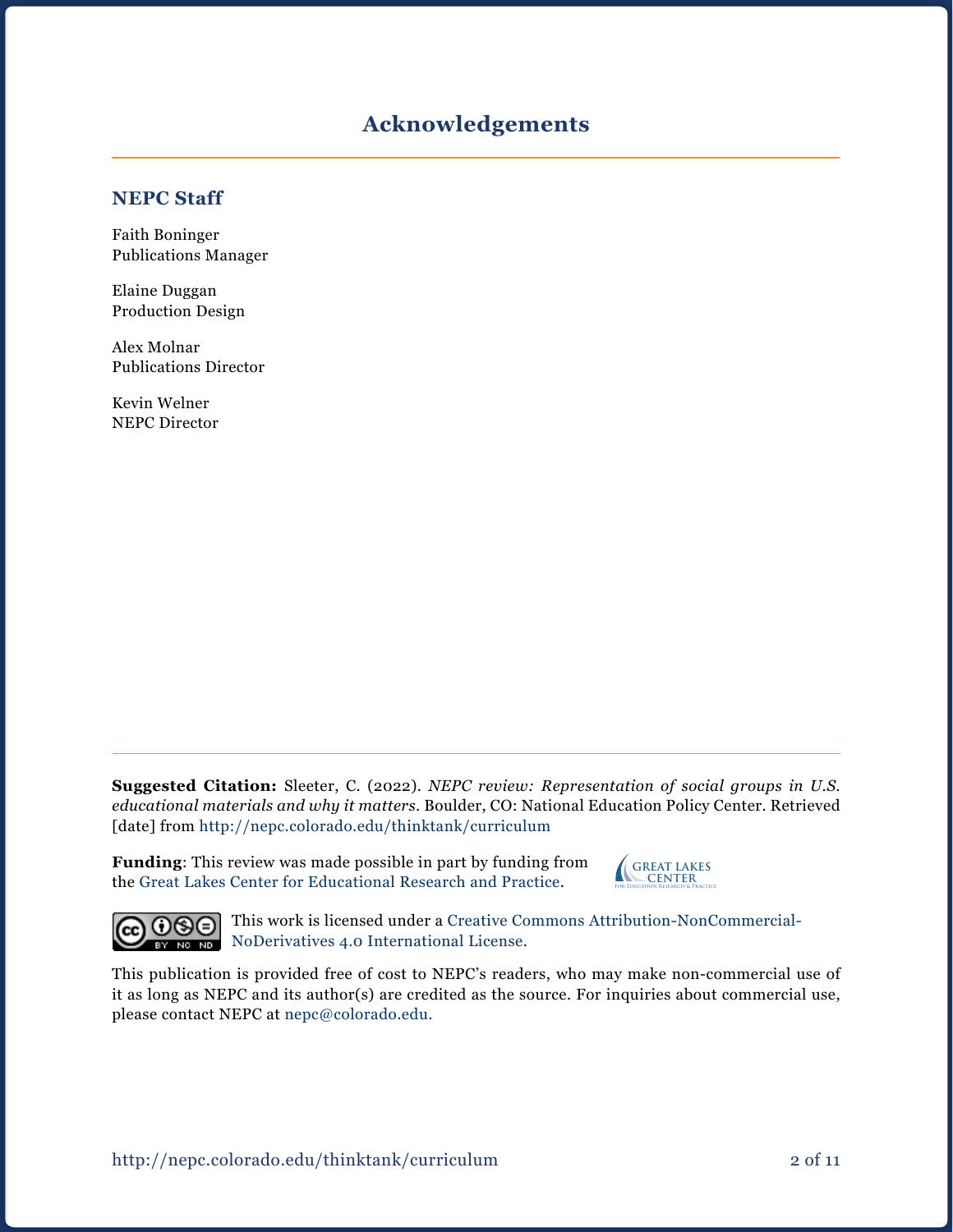

# NEPC Review: Representation of Social Groups in U.S. Educational Materials and Why It Matters (New America, December 2021)

Reviewed by:

Christine Sleeter California State University, Monterey Bay

February 2022

#### **Summary**

Schools are currently the center of controversy over whose voices, knowledge, and perspectives should drive curriculum. In December 2021, New America released *Representation of Social Groups in U.S. Educational Materials and Why it Matters*, which argues that curriculum materials have the potential to engage minoritized students academically and teach everyone about America's diverse peoples. The report synthesizes research studies that analyze representation of diverse groups in curriculum materials, particularly children's literature. It finds an underrepresentation of minoritized racial/ethnic groups and females, very little attention to nonbinary and LGBTQ characters, and very little analysis of characters with multiple identities. The report concludes that many students consequently lose the opportunity to see themselves in curriculum and to learn about minoritized Americans who differ from themselves. The report provides helpful resources, although it has several limitations. First, it concentrates narrowly on character representation in literature; it gives little attention to questions pertinent to other subject areas, such as history. It is also limited by relying as much on non-peer-reviewed as on peer-reviewed studies. Finally, it misses opportunities to connect culturally relevant curriculum with student academic learning, connect gender with culturally relevant education, or reveal how cultures of power (white and male) are represented in curriculum. These limitations, however, do not detract from the overall validity of the report's conclusions. Taken as a whole, it draws needed attention to the importance of cultural relevance of curriculum materials.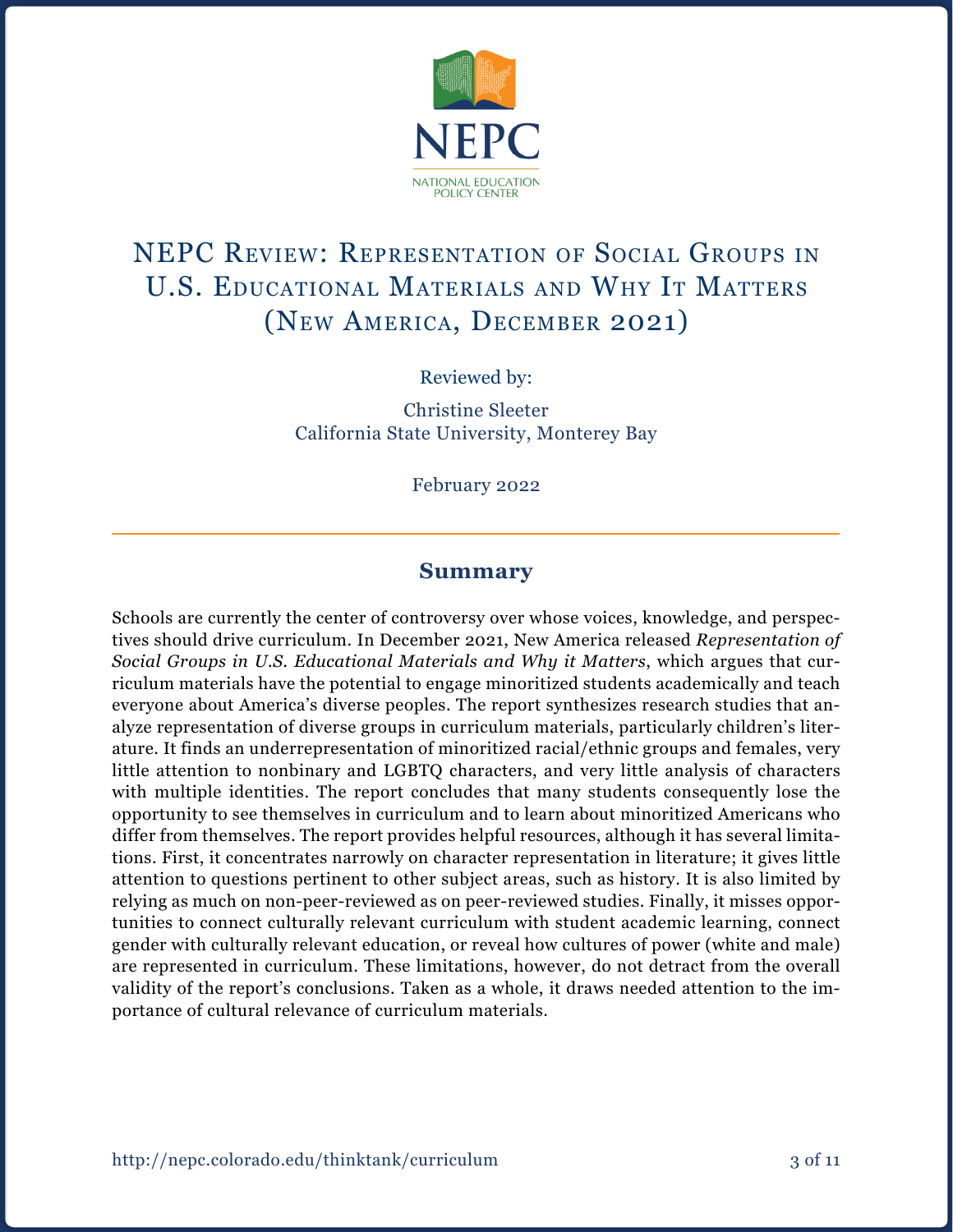

# NEPC Review: Representation of Social Groups in U.S. Educational Materials and Why It Matters (New America, December 2021)

Reviewed by:

Christine Sleeter California State University, Monterey Bay

February 2022

## **I. Introduction**

Schools are currently the center of controversy over whose voices, knowledge, and perspectives should drive curriculum. Students and communities of color in many parts of the U.S., such as California,<sup>1</sup> demand a curriculum that reflects their own realities and knowledge, which has spurred growth of K-12 ethnic studies. Concomitantly, politicians in several states are attempting to ban books and restrict how race and gender can be taught. This battle over curriculum matters because the population of the nation's classrooms is increasingly diverse, yet the nation struggles for consensus about how to address long-standing issues of racial and gender justice.

In December 2021, New America released *Representation of Social Groups in U.S. Educational Materials and Why it Matters: A Research Overview*, prepared by Amanda LaTasha Armstrong.2 This timely report responds to recent policy initiatives designed to restrict teaching about race and/or gender diversity in the classroom. The report argues that curriculum materials, as part of a culturally responsive education, have potential to engage minoritized students in academic learning. However, materials still fall short in their representation of minoritized ethnic groups as well as gender diversity. As a result, the report concludes, many students lose the opportunity to see themselves in curriculum, and to learn about minoritized Americans who differ from themselves.

## **II. Findings and Conclusions of the Report**

*Representation of Social Groups in U.S. Educational Materials and Why it Matters* is nest-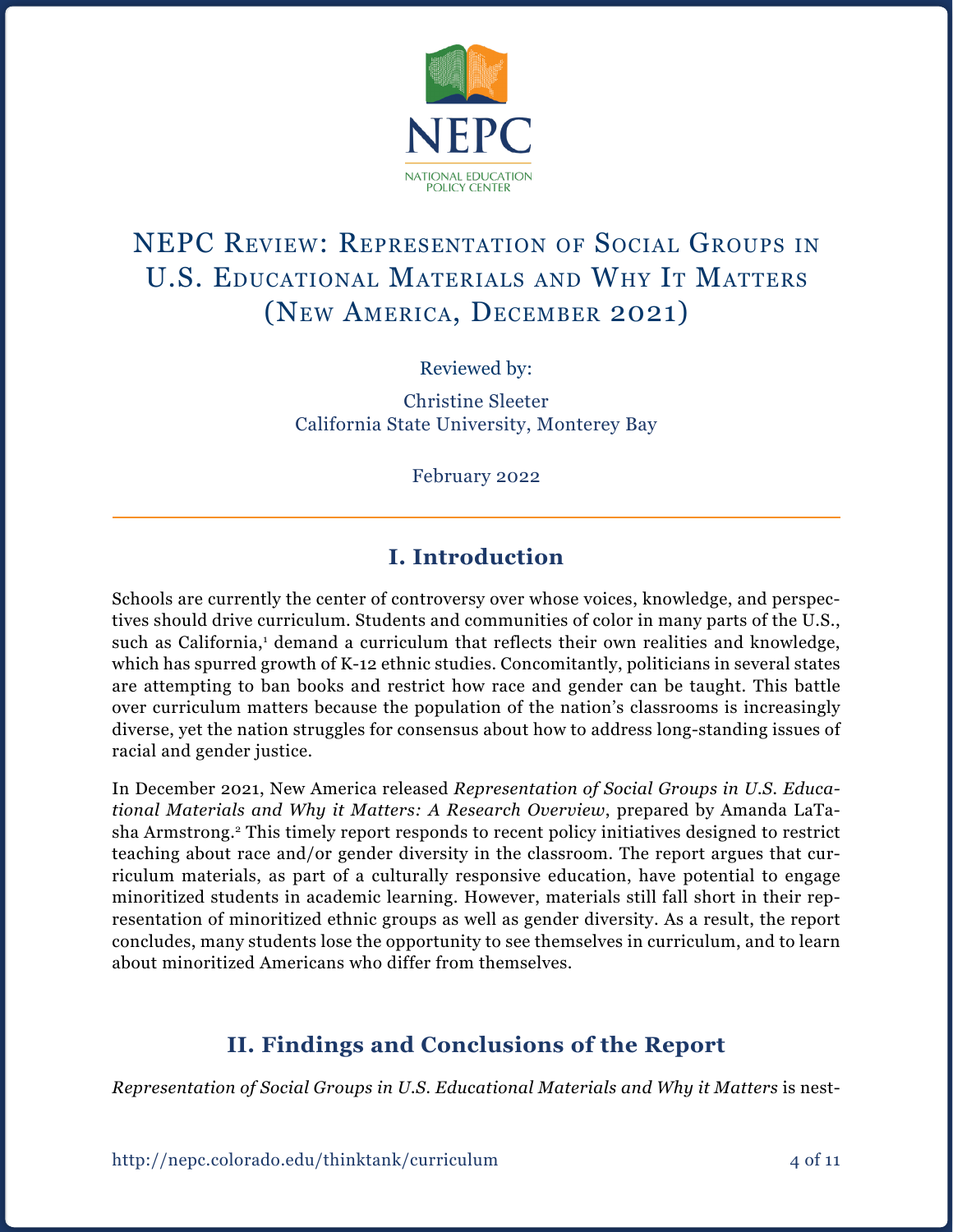ed within two frameworks. One is New America's 2020 guide to culturally responsive teaching, which delineates eight dimensions, including drawing on "students' culture to shape curriculum and instruction."3 The other framework is the concept of curriculum as "windows and mirrors,"4 which argues that curriculum materials can provide windows into the worlds of other people as well as enable students to see reflections of themselves.

Across the studies it reviews, the report finds an underrepresentation of minoritized racial/ ethnic groups and females, very little attention to nonbinary gendered people and LGBTQ characters, and very little analysis of characters identified by both race/ethnicity and gender. It also finds ongoing stereotypes in children's books and texts, but also some positive and authentic portrayals.

The report concludes that culturally responsive teaching done well fosters inclusion and engagement in learning, but that so far we have insufficient mirrors and windows for the diverse students in today's classrooms. The concluding section offers three implications: 1) educational materials should create a sense of belonging by portraying a fuller story of the peoples of the United States, 2) characters in children's books should represent culture authentically, and 3) characters should be drawn in enough detail that nuances in identity are visible.

### **III. The Report's Rationale for its Findings and Conclusions**

This report attempts to counter current attacks against Critical Race Theory and attention to gender diversity in the classroom with evidence from its research review. It draws on research studies and other articles that use research to respond to three questions:

- What role do educational materials play in culturally responsive education, and specifically in supporting student academic learning as well as supporting students' understanding of varied social identities?
- How often and in what ways do characters of underrepresented groups appear in educational media and materials?
- • What is the nature of the portrayals of Native Peoples, Black and African Americans, Asian Americans, Native Hawaiian and Pacific Islanders, Hispanic and Latinx Americans, Middle Eastern Americans, non-male genders, and intersectional groups?5

### **IV. The Report's Use of Research Literature**

The report states that it is based on over 160 research studies, which constitute the evidence for its conclusions. Oddly, however, it does not list the studies, making it difficult for readers to identify exactly which citations refer to research studies, and which refer to other types of articles (such as essays). While the report describes the research methodology used in some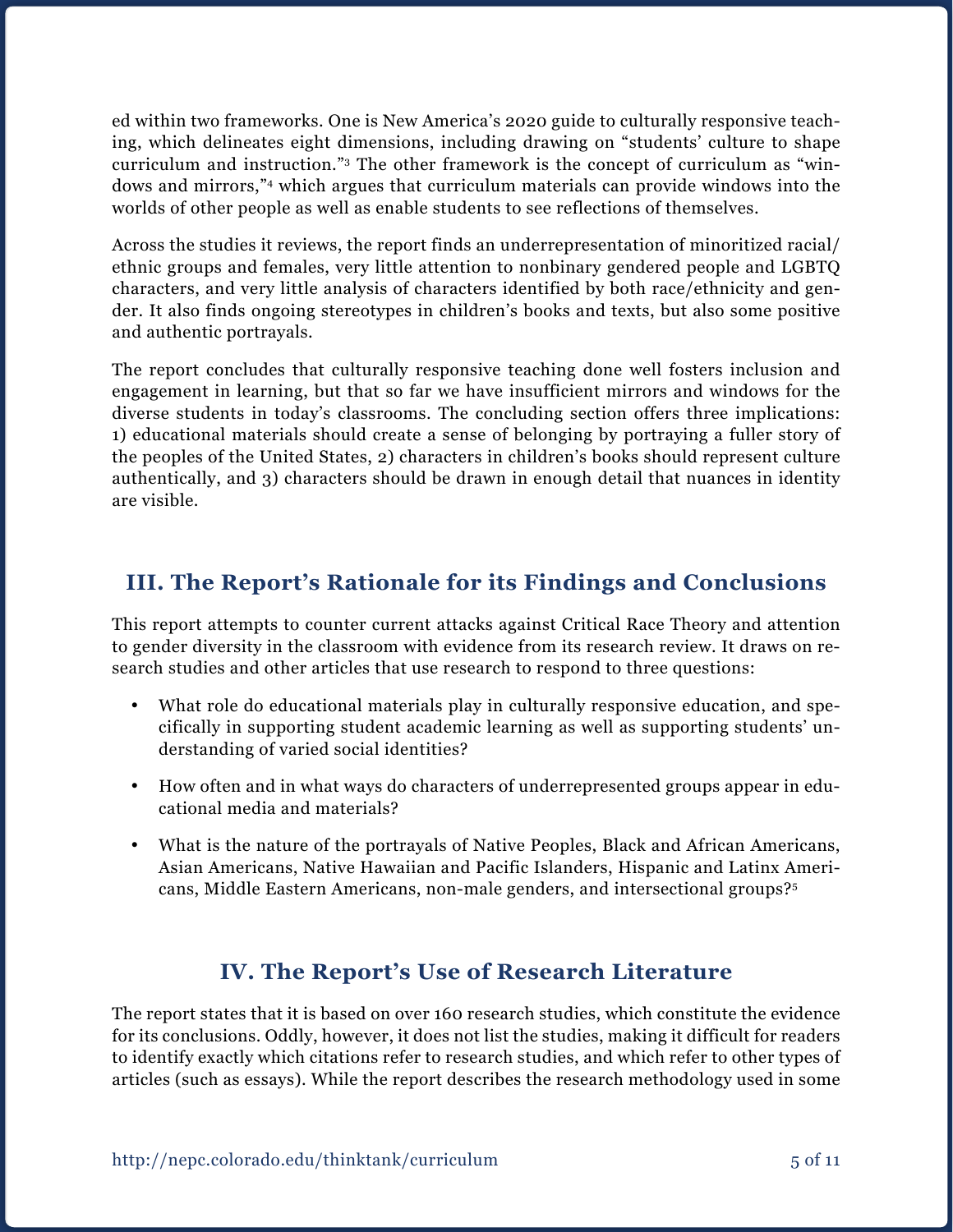studies, it does not do so for most; and it treats articles published in peer-reviewed journals, chapters in books, doctoral dissertations, reports on websites, and papers presented at professional conferences as if they were equally valid. Thus, it is difficult to evaluate the research basis for the report's conclusions without locating and reading the cited articles.

The report centers on analyses of children's literature, and this is where it is strongest. For example, in the section entitled Racial and Ethnic Groups Represented, six of the studies report analyses of children's literature, four of children's television, and one each of health textbooks, history textbooks, and posters. Because children's literature is so central to the review and selection of studies that are included, the report's driving questions center on character representation.

The problem with applying questions about character representation to subject areas other than literature is that questions more pertinent to those subject areas go unasked. For example, the report includes an analysis of elementary and middle school health textbooks, in which the authors examined images for their portrayal of race, ethnicity, and gender.<sup>6</sup> But an analysis of health texts might also ask whose culture defines health and wellness. Indigenous peoples, for example, tend to conceptualize health as an interconnection between earth, body, and spirit, and wellness as living a life in balance,<sup>7</sup> a conception that differs from that of Europeans and Euro-Americans.

Similarly, analyses of history texts generally ask whose narratives structure a text, and what concepts are highlighted, minimized, or omitted in any given narrative. For example, while the report accurately but briefly points out that history textbooks minimize attention to racialized systems in various periods in African American history, rather than delving into differences between dominant and African American narratives of history, it moves on to discuss how Black traditions, customs, and characters should be portrayed. Left unexamined is the powerful clash of narratives for youth who learn alternative narratives in their own communities, and subsequently often learn to distrust school knowledge.8

### **V. Review of the Report's Methods**

*Representation of Social Groups in U.S. Educational Materials and Why it Matters* showcases findings of studies, especially those investigating the presence and depiction of groups in curriculum materials. In the process, it does not distinguish between peer-reviewed and non-peer-reviewed studies, and in some cases underreports findings of peer-reviewed articles, or misses significant studies altogether. For example, the subsection on representation of Hispanic and Latinx Americans reduces Nilsson's9 extensive study of Hispanic portrayal in children's literature over four decades to one sentence, while giving Gold's<sup>10</sup> dissertation study of history textbooks almost a paragraph.

The report cites Garth-McCullough's study<sup>11</sup> of the relationship between African American students' prior knowledge, their reading level, the cultural orientation of stories (i.e., African American, Chinese American, or European American), and students' comprehension of the stories; but only in a footnote with two other sources supporting the idea that culturally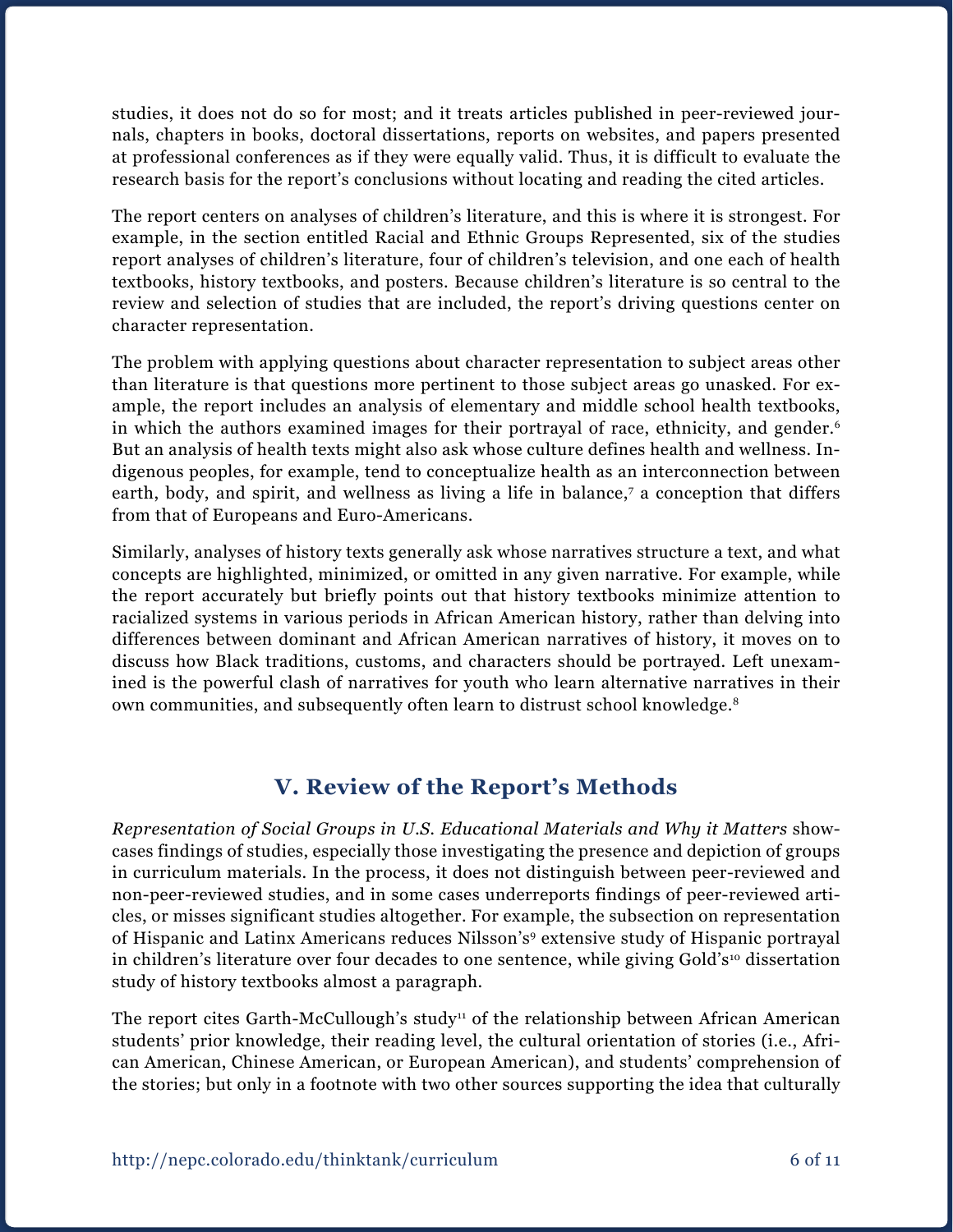responsive texts reduce cognitive load. While Garth-McCullough's study does support that idea, its data also substantiate the report's claim that texts that are culturally relevant to African American students support their academic learning. In other words, this well-designed peer-reviewed study should have been described in the report itself rather than being relegated to a footnote.

A section critiquing the portrayal of Native Peoples illustrates gaps in use of the research. Of the 12 works cited, two are not research studies of texts, and three are doctoral dissertations. The remaining seven are appropriate peer-reviewed research studies. The inclusion of additional recent studies of representation of Native people in history texts, published in peer-reviewed journals, would have strengthened the report's description and conclusions.12

Other missteps also weaken the report, such as using terms like "studies," "scholars," or "researchers" to refer to one study, one scholar, or one researcher; and its occasional stretching of what cited authors actually said.13

## **VI. Review of the Validity of the Findings and Conclusions**

The limitations in selection and use of some of the literature are unfortunate but do not detract from the overall validity of the report's conclusions. These conclusions are consistent with my own review of similar bodies of work across the subject areas<sup>14</sup> and with other reviews of single subject areas.15

The report draws needed attention to the importance of cultural relevance of curriculum materials for engaging minoritized students, and to ongoing problems of underrepresentation and stereotyping in materials. While its synthesis of underrepresentation and stereotypes is very helpful, the report misses several opportunities.

First, although its first section connects culturally relevant materials with student engagement, the report does not include research that connects culturally relevant curriculum with student academic learning.16 This omission is important because evidence of improved student academic learning can serve as a powerful driver prompting educators, school boards, and policymakers to seek and adopt curriculum materials that are relevant to their own student bodies.

Second, the report misses the opportunity to connect gender with culturally relevant education. Although it links representation of gender in educational materials with career choice, evidence also indicates that seeing one's gendered self in curriculum helps students develop an academic identity<sup>17</sup> and sense of inclusion.<sup>18</sup> Discussing gender representation in the past, as the report does, is far less useful than reviewing research on the impact of gender representation on students today.

Third, by focusing on representation of minoritized racial, ethnic, and gender groups in curriculum materials, the report misses an opportunity to show how the culture of power is represented through white people and males. It also misses an opportunity to note the ex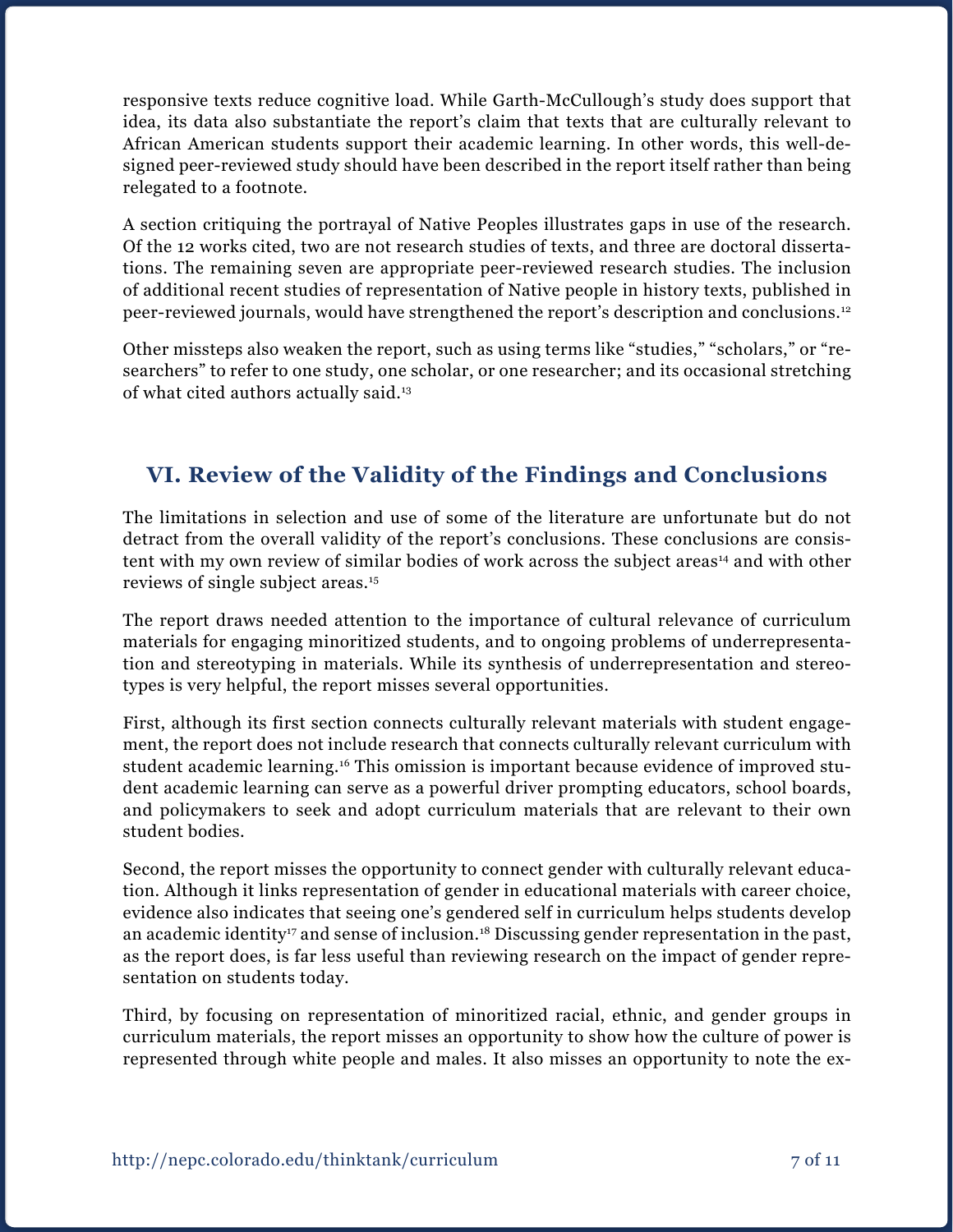tent to which anti-racist white, and anti-sexist male allies and movements appear.

Finally, the report's implications would be clearer if the difference between windows and mirrors in curriculum was explained in more depth. Some teachers and policymakers may conclude simply that a more diverse curriculum offers both simultaneously, when in fact, minoritized students may still struggle to see representation of people like themselves.<sup>19</sup>

#### **VII. Usefulness of the Report for Guidance of Policy and Practice**

The limitations in selection and use of some of the literature are not significant enough to detract from the overall validity of the report's conclusions. Minoritized racial, ethnic, and gender groups are still underrepresented and stereotyped in curricula (although not as egregiously as in the past). This matters to student engagement and learning.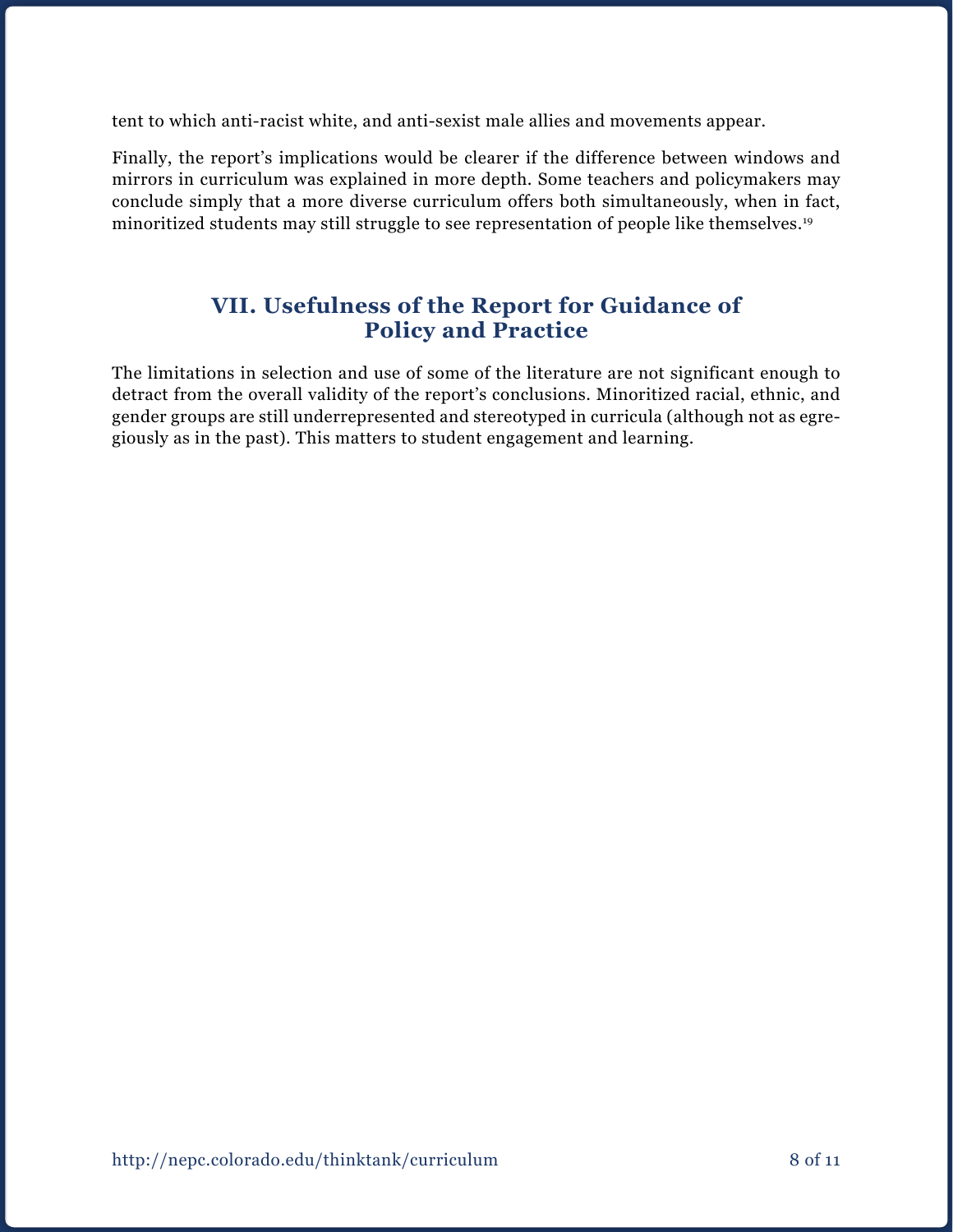#### **Notes and References**

- 1 California is noteworthy for its state-wide ethnic studies requirements. AB 2016 established a model ethnic studies curriculum for K-12 schools; AB 101 requires that all high schools offer ethnic studies by school year 2025-26 and make ethnic studies a graduation requirement by school year 2029-30; and AB 1460 requires that all California State University campuses offer ethnic studies by fall, 2021.
- 2 Armstrong, A.L. (2021, December 1). *Representation of social groups in U.S. educational materials and why it matters*. New America. Retrieved December 10, 2021, from [https://www.newamerica.org/education-policy/](https://www.newamerica.org/education-policy/reports/the-representation-of-social-groups-in-u-s-educational-materials-and-why-it-matter/) [reports/the-representation-of-social-groups-in-u-s-educational-materials-and-why-it-matter/](https://www.newamerica.org/education-policy/reports/the-representation-of-social-groups-in-u-s-educational-materials-and-why-it-matter/)
- 3 Armstrong, A.L. (2021, December 1). *Representation of social groups in U.S. educational materials and why it matters* (p. 7). New America. Retrieved December 10, 2021, from [https://www.newamerica.org/education](https://www.newamerica.org/education-policy/reports/the-representation-of-social-groups-in-u-s-educational-materials-and-why-it-matter/)[policy/reports/the-representation-of-social-groups-in-u-s-educational-materials-and-why-it-matter/](https://www.newamerica.org/education-policy/reports/the-representation-of-social-groups-in-u-s-educational-materials-and-why-it-matter/)
- 4 In her article "Mirrors, windows, and sliding glass doors," Rudine Sims Bishop elaborated on the importance of students seeing themselves reflected in curriculum as well has having windows into the worlds of people different from themselves. See Bishop, R.S. (1990). Mirrors, windows, and sliding glass doors. *Perspectives: Choosing and Using Books for the Classroom, 1*(3), ix-xi.
- 5 The report uses the term "intersectional groups" to refer to characters with intersectional identities. In other words, this refers to analyses of children's books and textbooks that identified more than one identity group of characters (usually race/ethnicity and gender).
- 6 Deckman, S.L., Fulmer, E.F., Kirby, K., Hoover, K., & Mackall, A.B. (2018). Numbers are just not enough: A critical analysis of race, gender, and sexuality in elementary and middle school health textbooks. *Educational Studies, 54*(3), 285-302.
- 7 Indigenous peoples, for example, tend to conceptualize health as an interconnection between earth, body, and spirit, and wellness as living a life in balance, a conception that differs from that of Europeans and Euro-Americans.

See:

Manitowabi, B. & Shawande, M. (2011). The meaning of Anishinabe healing and wellbeing on Manitoulin Island. *Pimatisiwin: A Journal of Aborginal and Indigenous Community Health, 9* (2), 441-458. Retrieved January 6, 2022, from [https://citeseerx.ist.psu.edu/viewdoc/download?doi=10.1.1.1060.8282&rep=rep1&](https://citeseerx.ist.psu.edu/viewdoc/download?doi=10.1.1.1060.8282&rep=rep1&type=pdf) [type=pdf](https://citeseerx.ist.psu.edu/viewdoc/download?doi=10.1.1.1060.8282&rep=rep1&type=pdf)

- 8 See, for example, Terrie Epstein's discussion of how Black and White students interpret what they are taught about U.S. history in school, in relationship to what they have learned in their homes and communities, in her book *Interpreting National History: Race, Identity, and Pedagogy in Classrooms and Communities* (2009, Routledge).
- 9 Nilsson, N.L. (2005, March). How does Hispanic portrayal in children's books measure up after 40 years? *The Reading Teacher, 58*(6), 534-548.
- 10 Gold, E.S. (2004). *United States history textbooks in high schools: Research on racial bias 1950-2000*. PhD Dissertation, University of Pittsburgh.
- 11 Garth-McCullough, R. (2008, October/November). Untapped cultural support: The influence of culturally bound prior knowledge on comprehension performance. *Reading Horizons: A Journal of Literacy and Language Arts, 48*(1), 1-30. Retrieved January 7, 2022, from [http://scholarworks.wmich.edu./reading\\_](http://scholarworks.wmich.edu./reading_horizons/vol49/iss1/3/) [horizons/vol49/iss1/3/](http://scholarworks.wmich.edu./reading_horizons/vol49/iss1/3/)
- 12 Padgett, G. (2015). A critical case study of selected U.S. history textbooks from a tribal critical race theory

#### http://nepc.colorado.edu/thinktank/curriculum 9 of 11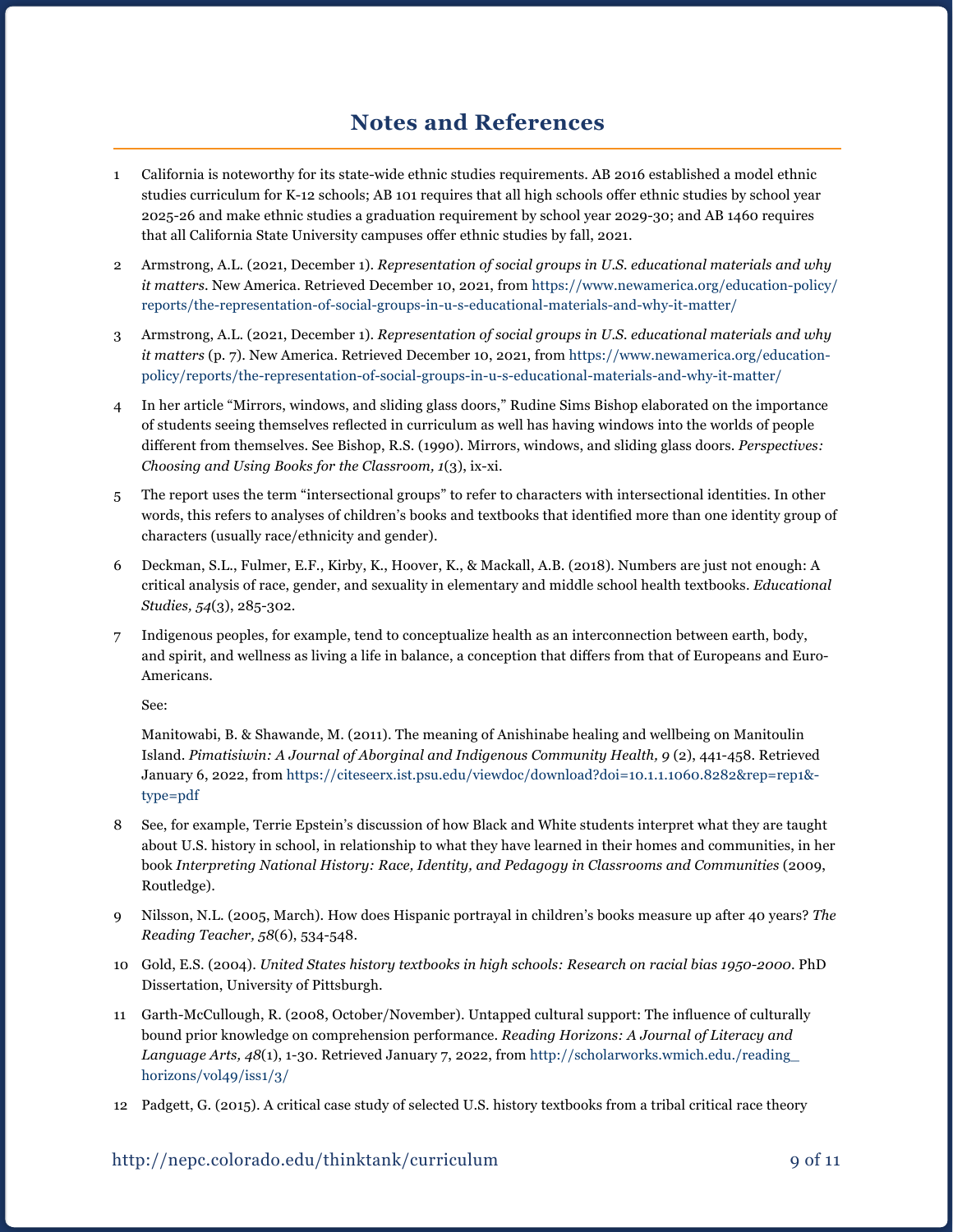perspective. *The Qualitative Report, 20*(3), 153-171.

Sanchez, T.R. (2007). The depiction of Native Americans in recent (1991-2004) secondary American history textbooks: How far have we come? *Equity & Excellence in Education, 40*, 311-320.

Stanton, C.R. (2014). The curricular Indian agent: Discursive colonization and indigenous (dys)agency in U.S. history textbooks. *Curriculum Inquiry, 44*(5), 649-676.

- 13 For example, on pages 6-7, the report footnotes five sources supporting the claim that many "within multicultural education, like culturally responsive and culturally sustaining pedagogy, have documented the importance of integrating materials that reflect students' lives as well as expose them to new environments ad experiences to support student learning." Two of these sources, [Paris, D. (2012) Culturally sustaining pedagogy: A needed change in stance, terminology, and practice. *Educational Researcher, 41*(3), 93-97; and Ladson-Billings, G. (2014, March). Culturally relevant pedagogy 2.0: A.K.A. The remix. *Harvard Educational Review, 84*(1), 74-84], discuss culturally sustaining pedagogy but not classroom teaching materials.
- 14 I reached similar conclusions in a review that centered more on history texts than on children's literature.

See:

Sleeter, C. & Zavala, M. (2020). *Transformative ethnic studies in schools* (Chapter 2). New York: Teachers College Press.

15 Bush, P. & Mattox, S. (2020). Decadal review: How gender and race of geoscientists are portrayed in physical geology textbooks. *Journal of Geoscience Education, 68*(1), 2-7

Lawler,T. & Niiler, T. (2020). Physics textbooks from 1960-2016: A history of gender and racial bias. *The Physics Teacher, 58*(5), 320-323.

16 Baker, T J. (2019). *The effects of an Afrocentric curriculum on reading scores of African American third, fourth, and fifth graders*. Self-published.

Cabrera, N.L., Milam, J.F., Jaquette, O., & Marx, R.W. (2014). Missing the (student achievement) forest for all the (political) trees: Empiricism and the Mexican American student controversy in Tucson. *American Educational Research Journal, 51*(6), 1084-1118.

Duncan, W. (2012). The effects of Africentric United States history curriculum on Black student achievement. *Contemporary Issues in Education Research, 5*(2), 91-96.

Lipka, J., Hogan, M.P., Webster, J.P., Yanez, E., Adams, B., Clark, S., & Lacy, D. (2005). Math in a cultural context: Two case studies of a successful culturally-based math project. *Anthropology & Education Quarterly, 36*(4), 367-385.

McCarty, T.L. & Lee, T.S. (2014). Critically culturally sustaining/revitalizing pedagogy and indigenous education sovereignty. *Harvard Educational Review, 84*(1), 101-124.

17 Good, J.C., Woodzicka, J.A., & Wingfield, L.C. (2010). The effects of gender stereotypic and counterstereotypic textbook images on science performance. *The Journal of Social Psychology, 150*(2), 132-147.

Kessels, U., Heyder, A., Latsch, M. & Hannover, B. (2014). How gender differences in academic engagement relate to students' gender identity, *Educational Research, 56*(2), 220-229.

- 18 Möller, K. J. (2020, March). Reading and responding to LGBTQ-inclusive children's literature in school settings: Considering the state of research on inclusion. *Language Arts, 97*(4), 235-251.
- 19 The study 2008 by R. Garth-McCullough is worth noting. She tested the relationship between African American students' prior knowledge and the cultural orientation of stories (i.e., African American, Chinese American, or European American) on their comprehension of the stories. While including stories about Chinese Americans makes the curriculum more diverse and provides African American readers windows into